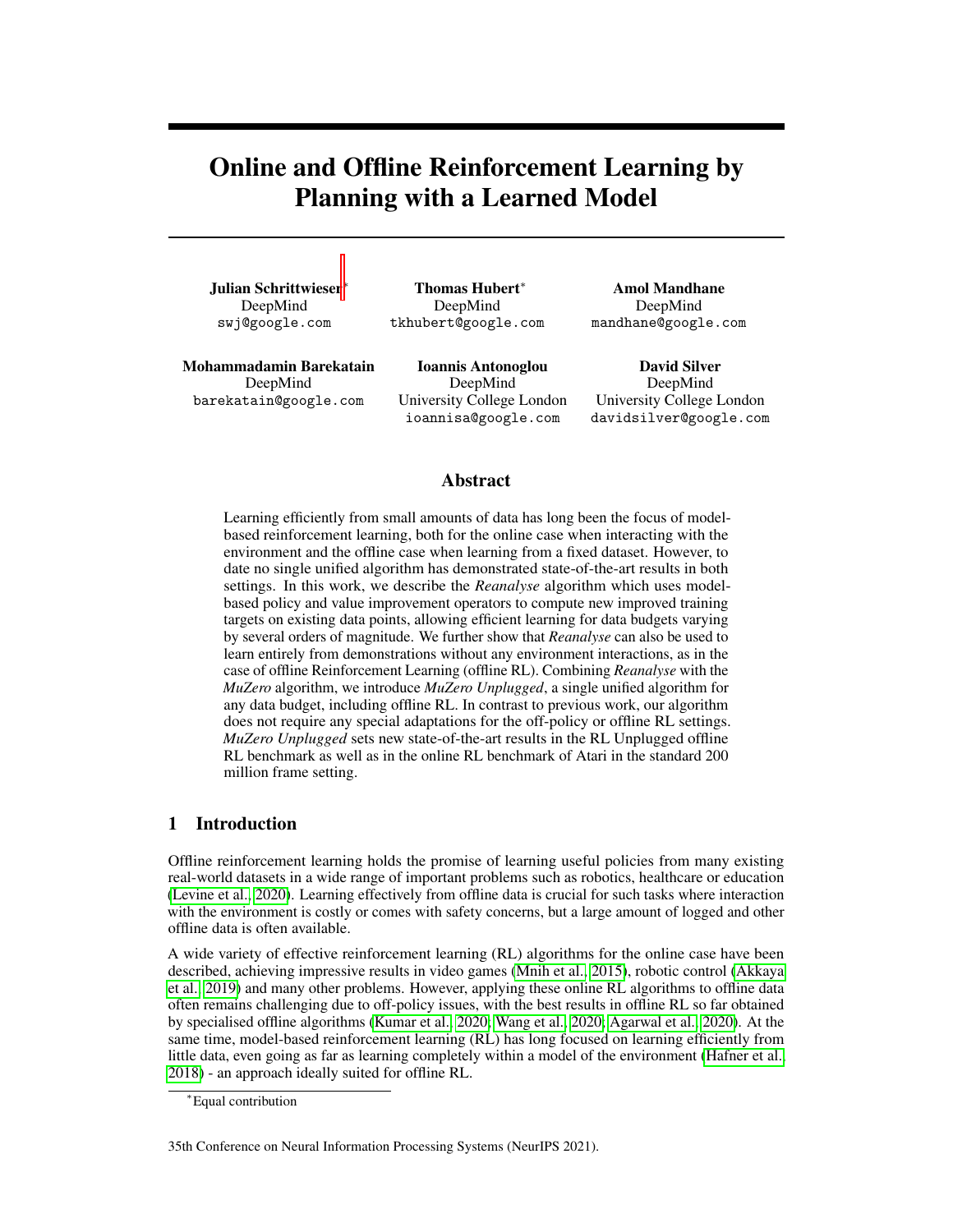So far, these developments have been relatively independent, with no unified algorithm that could achieve state-of-the art results in both the online and offline settings.

In this paper, we describe the *Reanalyse* algorithm, a simple yet effective technique for policy and value improvement at any data budget, including the fully offline case. A preliminary version of *Reanalyse* was briefly introduced in the context of MuZero [\(Schrittwieser et al., 2020\)](#page-10-3), but limited to data efficiency improvements in the discrete action case. Here, we delve deeper into the algorithm and push its capabilities much further – ultimately to the point where most or all of the data is reanalysed.

Starting with the possible uses of *Reanalyse*, we show how it can be used for data efficient learning and offline RL, leading to *MuZero Unplugged*. We demonstrate its effectiveness for the online case through results on Atari and for the offline case through results on the RL Unplugged benchmark for Atari and DM Control.

#### 2 Related Work

Recent work by [Levine et al.](#page-10-0) [\(2020\)](#page-10-0) provides a thorough review of offline RL literature and presents an excellent introduction to the subject. Much research has focused on regularising the value or policy learning to counteract off-policy issues and learn only from high quality data. Critic-Regularized Regression (CRR) uses a critic to filter out bad actions and uses only good actions to train the policy [\(Wang et al., 2020\)](#page-11-0). Random Ensemble Mixture (REM) regularises q-value estimation by using random convex combinations of ensemble members during training, and the ensemble mean during evaluation [\(Agarwal et al., 2020\)](#page-9-1). Conservative Q-Learning (CQL) learns a conservative Q-function, used to lower bound the value of the current policy [\(Kumar et al., 2020\)](#page-10-2). Pessimistic Offline Policy Optimization (POPO) also uses a pessimistic value function for policy learning [\(He & Hou, 2021\)](#page-9-3).

Existing work has also demonstrated the promise of model-based RL for offline learning [\(Matsushima](#page-10-4) [et al., 2020;](#page-10-4) [Argenson & Dulac-Arnold, 2020\)](#page-9-4), but has often been restricted to tasks with lowdimensional action or state spaces, and has not been applied to visually more complex tasks such as Atari [\(Bellemare et al., 2013\)](#page-9-5).

Model-Based Offline Reinforcement Learning (MOReL) implements a two-step procedure, first learning a pessimistic MDP from offline data using Gaussian dynamics models, then a policy within this learned MDP [\(Kidambi et al., 2020\)](#page-10-5). Results are presented for state-based control tasks. Modelbased Offline Policy Optimization (MOPO) penalises rewards by the uncertainty of the model dynamics to avoid distributional shift issues [\(Yu et al., 2020\)](#page-11-1). Offline Reinforcement Learning from Images with Latent Space Models (LOMPO) extends MOPO to image based tasks [\(Rafailov et al.,](#page-10-6) [2021\)](#page-10-6). Results are reported on newly introduced datasets with image observations, which the authors aim to open-source in the near future. Deep Averagers with Costs MDP (DAC-MDP) [\(Shrestha et al.,](#page-10-7) [2021\)](#page-10-7) builds non-parametric models from the offline data, solves these tabular MDPs using value iteration, then generalizes back to the original MDP.

Most previous approaches primarily use the learned model for uncertainty estimation and to train a policy; they do not directly use the learned model for planning over action sequences. In contrast, our method focuses on using the learned model directly for policy and value improvement through planning both offline (when learning from data) and online (when interacting with an environment). It requires no regularisation of the value or policy function either in the online or offline case, works well even in very high dimensional state spaces and is equally applicable to both discrete and continuous action spaces.

Reanalyse is also qualitatively different from Dyna [\(Sutton, 1991\)](#page-10-8) in several important regards: it uses both value and policy rather than value function alone; and it also updates the state representation. In the specific case of MuZero Reanalyse it also performs a tree search rather than a single step lookahead used in Dyna.

A combination of *MuZero Unplugged* with regularisation approaches such as introduced in the previous work discussed above [\(Kidambi et al., 2020;](#page-10-5) [Yu et al., 2020;](#page-11-1) [Rafailov et al., 2021\)](#page-10-6) is possible; we leave such investigations for future work.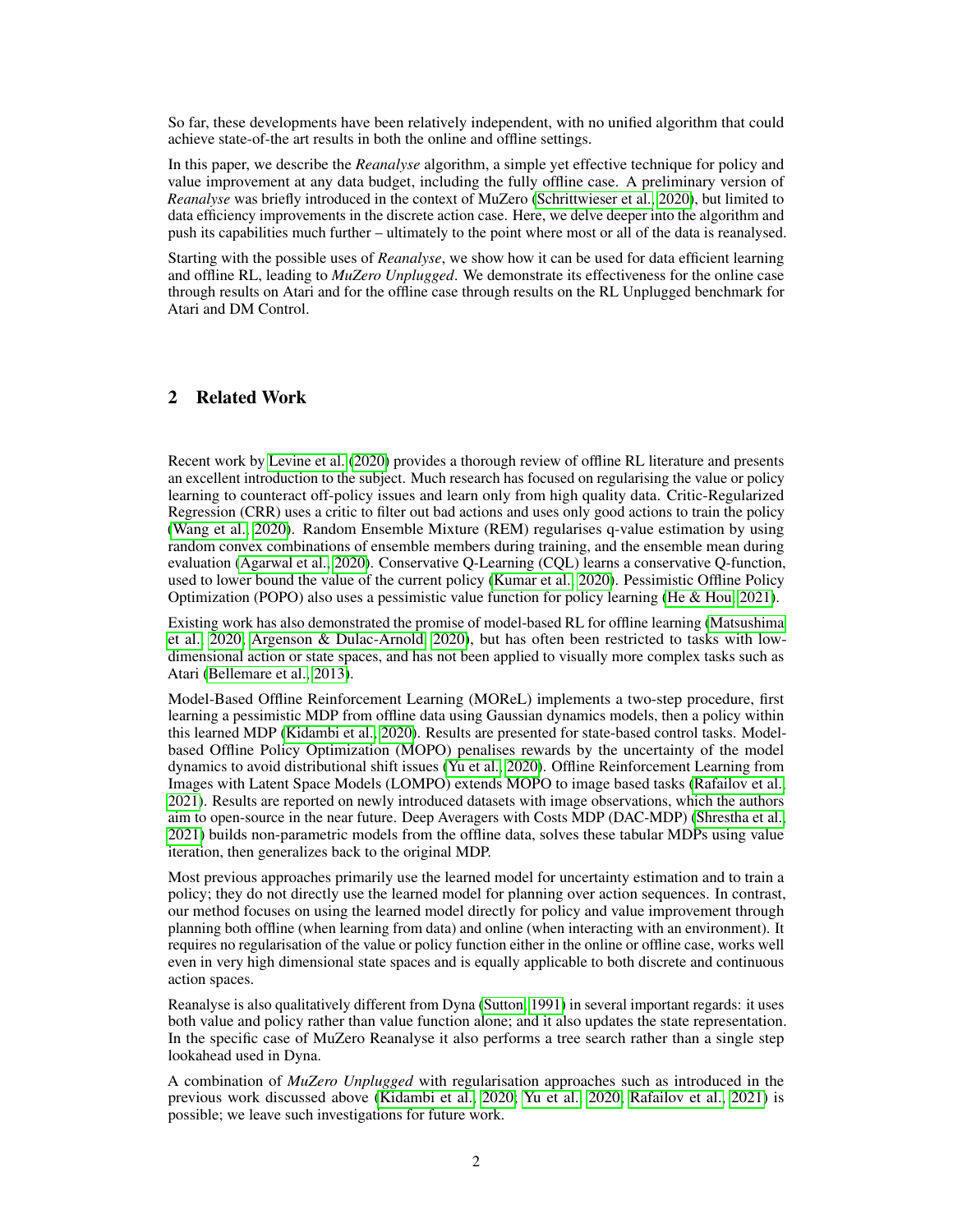## 3 Reanalyse

*Reanalyse* takes advantage of model-based value and policy improvement operators to generate new value and policy training targets for a given state (Algorithm [1\)](#page-2-0). In this work, we will use *MuZero*'s Monte Carlo Tree Search (MCTS) planning algorithm combined with its learned model of the environment dynamics as the improvement operator.<sup>[2](#page-2-1)</sup>

As the learned model and its predictions are updated and improved throughout training, *Reanalyse* can be repeatedly applied to the same state to generate better and better training targets. The improved training targets in turn are used to improve the model and predictions, leading to a virtuous cycle of improvement.

<span id="page-2-0"></span>Algorithm 1 The *Reanalyse* algorithm. *MuZero Unplugged* instantiates representation, predict, dynamics with the MuZero network architecture; plan with MCTS; loss with the MuZero loss in eqn (1); and optimise with Adam.

```
for step \leftarrow 0...N do
    t \sim \text{random}(1:T)s_t^0 = representation(h_{1:t},\theta)
   for i \leftarrow 0...k do
         \pi_t^i, \nu_t^i = \text{plan(representation}(h_{1:t+i}, \theta), \theta)n_t, v_t = pranciples<br>
p_t^i, v_t^i = predict(s_t^i, \theta)
         r_t^{i+1}, s_t^{i+1} = \text{dynamics}(s_t^i, a_{t+i}, \theta)end for
     l = \text{loss}(h_{t:t+k}, \{r, p, v, u, \pi, \nu\}_{t}^{0:k}, \theta)\Delta\theta = \text{optimise}(l, \theta)end for
```
To run MCTS and compute new targets for a training point, the representation function of *MuZero* maps the history  $h_{1:t}$  of observations, actions and rewards up to timestep t into an agent state or embedding  $s_t$ . The search over possible future action sequences then takes place entirely in this embedding space, by rolling the dynamics forward and applying prediction functions at every step. These predictions output the key quantities required by planning: the policy, value function and reward. The resulting MCTS statistics at the root of the search tree - visit counts for the actions and value estimate averaged over the tree - are then used as new training targets. During reanalysis, no actions  $a$  are selected – instead the agent updates its model and prediction parameters based on the data it has already experienced.

Specifically, *MuZero Reanalyse* jointly adjusts its parameters θ to repeatedly optimise the following loss at every time-step  $t$ , applied to a model that is unrolled  $0...K$  steps into the future,

$$
l_t(\theta) = \sum_{k=0}^{K} l^p(\pi_{t+k}, p_t^k) + \sum_{k=0}^{K} l^v(z_{t+k}, v_t^k) + \sum_{k=1}^{K} l^r(u_{t+k}, r_t^k)
$$
(1)

where  $p_t^k$ ,  $v_t^k$ , and  $r_k^t$  are respectively the policy, value and reward prediction produced by the k-step unrolled model. The respective targets for these predictions are drawn from the corresponding time-step  $t + k$  of the real trajectory:  $\pi_{t+k}, \nu_{t+k}$  are the improved policy and value generated by the search,  $z_{t+k} = u_{t+k+1} + ... + \gamma^{n-1} u_{t+k+n} + \gamma^n \nu_{t+k+n}$  is an n-step return, and  $u_{t+k}$  is the true reward.

The policy and value predictions are then updated towards the new training targets, in the same way they would be for targets computed based on environment interactions - through minimising losses  $l^p$ ,  $l^v$  and  $l^r$ . In other words, *Reanalyse* requires no changes on the part of the learner and can be implemented purely in terms of adapting the actors to generate improved targets based on stored data instead of environment interactions.

Since the actual MCTS procedure used to *Reanalyse* a state is the same as the one used to choose an action when interacting with an environment, it is straightforward to perform a mix of both. We refer to this ratio between targets computed from direct interactions with the environment, and targets

<span id="page-2-1"></span> $2$ Other model-based algorithms can be used as improvement operators as well.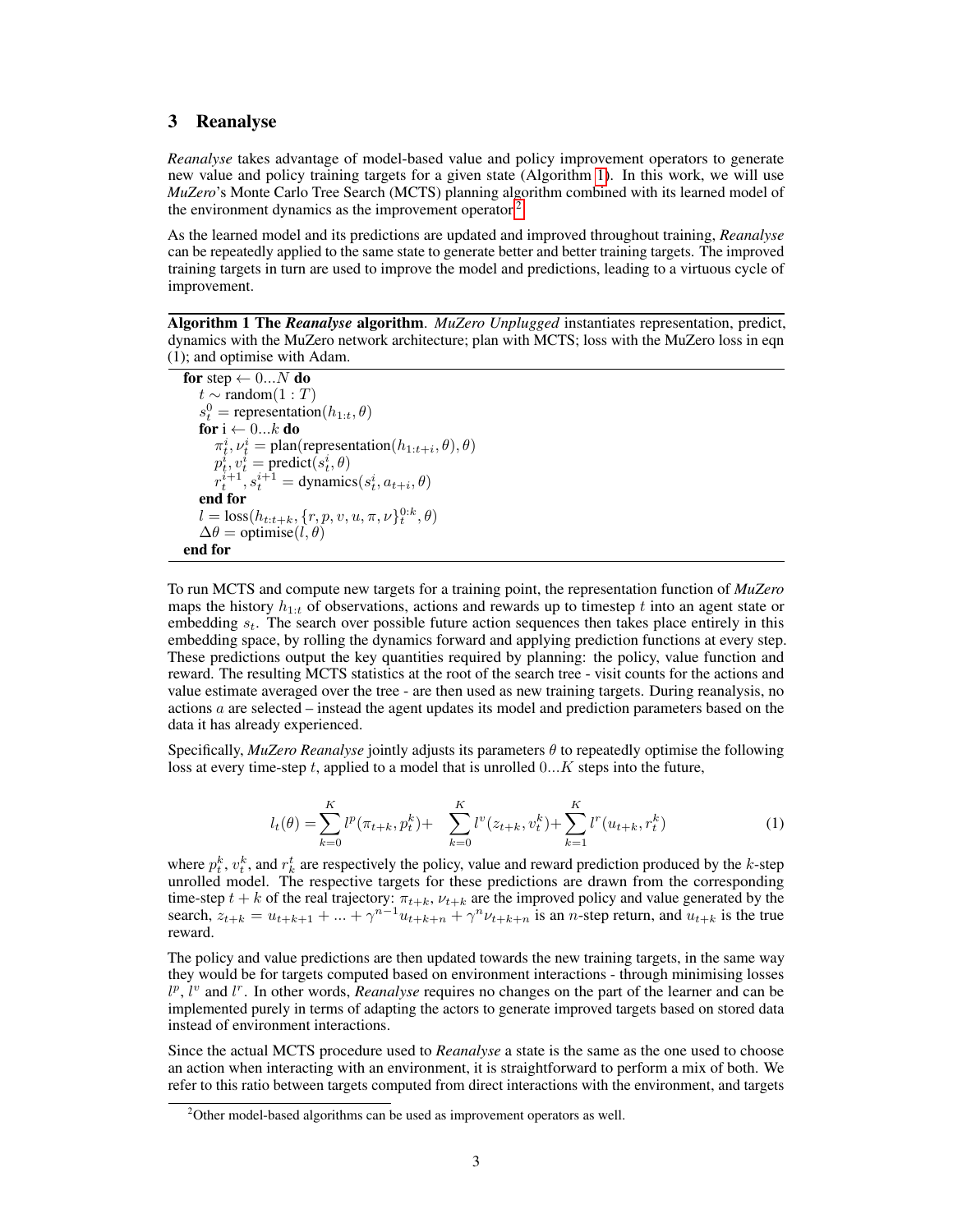

| <i>Reanalyse</i> Median |                                | Mean               | # Frames      |
|-------------------------|--------------------------------|--------------------|---------------|
|                         | 50.0% 1331.7%<br>95.0% 1006.4% | 4094.4%<br>2856.2% | 2000M<br>200M |
|                         | 99.5% 126.6%                   | 450.6%             | 20M           |

<span id="page-3-1"></span>Figure 1: *Reanalyse* scaling in Atari. By varying the *Reanalyse* fraction alone, *MuZero* can learn efficiently at data budgets differing by orders of magnitude. All other parameters are held constant. Left: Final scores in Ms. Pac-Man for different *Reanalyse* fractions. Note the logarithmic x-axis: Linear improvements in score require exponentially more data, matching scaling laws such as described by [\(Kaplan et al., 2020\)](#page-9-6) for language models.

Right: Mean & median human normalised scores over 57 Atari games, by *Reanalyse* fraction.

computed by reanalysing existing data points as the *Reanalyse* fraction. A *Reanalyse* fraction of 0% refers to training by only interacting with the environment, no *Reanalyse* of stored data, whereas a fraction of 100% refers to the fully offline case with no environment interaction at all.

Since *Reanalyse* only uses stored data points and the learned model to compute improved targets, it can be employed flexibly for many different purposes:

- Data Efficiency. The simplest use of *Reanalyse* is to improve data efficiency by repeatedly computing updated targets on previously collected data throughout training. By scaling the *Reanalyse* fraction as described in Section [4,](#page-3-0) learning can be optimised for any data budget. For this purpose, the data to be reanalysed is sampled from the  $N$  most recent environment interactions; in the limit this includes all interactions throughout training.
- Offline RL. When increasing the *Reanalyse* fraction to 100%, learning takes place entirely from stored offline data as described in Section [5,](#page-4-0) without any interaction with the environment. Offline data may be obtained from a variety of sources, such as other agents, logged data from a heuristic control system or human examples.
- Demonstrations. *Reanalyse* can be used to quickly bootstrap learning from demonstrations containing desirable behaviour that might otherwise be hard to discover - collected for instance from humans - while still interacting with the environment, learning from both sources of data at the same time. This is useful to skip past what might otherwise be hard exploration problems while still improving beyond the quality of the initial demonstrations.
- Exploitation of good episodes. When using *Reanalyse* to improve data efficiency, *Reanalyse* is applied to the most recently collected data. If instead data is ordered by some other metric, such as episode reward, *Reanalyse* can be used to quickly learn from rare events, such as rewards observed in hard-exploration tasks. This variant is most useful in deterministic environments, as it could otherwise bias the value estimates in stochastic environments.

In this paper, we will focus on the data efficiency and offline RL cases. Remaining cases require no adjustments to the algorithm and only differ in the source of data to be reanalysed. Further combinations of the cases above are also possible, such as a mix of exploitation and data efficiency *Reanalyse* which we leave for future work.

The *Reanalyse* algorithm has some similarities to experience replay [\(Lin, 1992\)](#page-10-9). Whereas replay performs multiple gradient descent updates for the same data point and target, *Reanalyse* uses modelbased improvement operators to generate multiple training targets for the same data point. *Reanalyse* and replay have independent effects and can be combined to further improve data efficiency of learning; in fact we do so for all experiments in this paper.

## <span id="page-3-0"></span>4 Reanalyse for Data Efficiency

By adjusting the ratio between targets computed from interactions with the environment and from stored trajectories (*Reanalyse* fraction), *Reanalyse* can be used to train *MuZero* at any desired data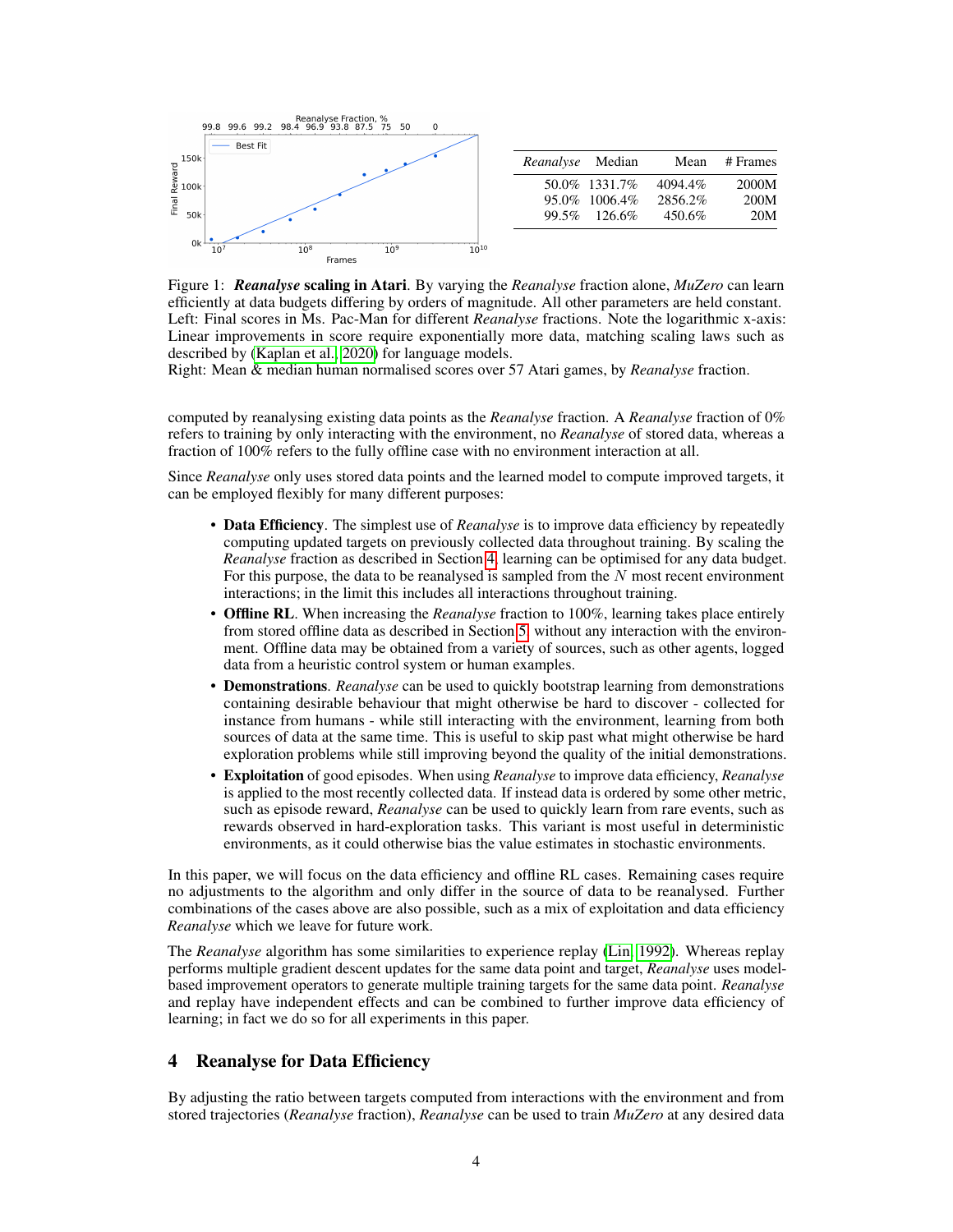|                          |                  |                     | Game                         | OR-DON         | <b>REM</b>     | COL(H)         | MZ               |
|--------------------------|------------------|---------------------|------------------------------|----------------|----------------|----------------|------------------|
| Loss                     | Median           | Mean                | asterix $(1%)$               | 359.8          | 363.3          | 592.4          | 27220.5          |
| a BC                     | 53.3%            | 48.5 $%$            | breakout                     | 6.8            | 4.5            | 61.1           | 251.9            |
| <b>DQN</b>               | 86.2%            | 89.5%               | pong                         | $-14.5$        | $-20.8$        | 19.3           | $-16.2$          |
| <b>IQN</b>               | $100.8 \%$       | 96.1%               | qbert                        | 156.0          | 160.1          | 14012.0        | 6953.2           |
| <b>BCO</b>               | $107.5\%$        | $120.0\%$           | seaguest                     | 250.1          | 370.5          | 779.4          | 4964.0           |
| <b>REM</b><br>CRR (ours) | 107.9%<br>155.6% | 113.5 $%$<br>271.2% | asterix $(10\%)$<br>breakout | 1293.9<br>61.8 | 3912.3<br>56.9 | 156.3<br>269.3 | 40554.0<br>485.8 |
| b MuZero BC              | 54.0%            | 46.9%               | pong                         | 12.7           | 9.5            | 18.5           | 15.6             |
| MuZero Unplugged         | 265.3%           | 595.5 %             | qbert                        | 9420.5         | 5800.0         | 13855.6        | 16817.9          |
|                          |                  |                     | seaguest                     | 353.1          | 3643.5         | 3674.1         | 8556.3           |

## <span id="page-4-1"></span>Table 1: RL Unplugged Atari benchmark.

Left: Overall results. Mean and median normalised scores over the 46 Atari games of the RL Unplugged benchmark. a) Baseline algorithms. CRR results are for our own reimplementation, other results are from [\(Gulcehre et al., 2020\)](#page-9-7). b) Results using the *MuZero* network architecture.

Behaviour cloning (BC) with the *MuZero* network replicated the baseline BC results from a), confirming correct import of the dataset and evaluation settings. Critic Regularized Regression (CRR) [\(Wang et al., 2020\)](#page-11-0) significantly improved performance of the policy. *MuZero Unplugged* training with *Reanalyse* loss and MCTS for action selection led to overall best performance.

Right: Low-data setting. QR-DQN [\(Dabney et al., 2018\)](#page-9-8), REM [\(Agarwal et al., 2020\)](#page-9-1), CQL(H) [\(Kumar et al., 2020\)](#page-10-2) and *MuZero Unplugged* results when trained on only 1% (top, 2 million frames) or 10% (bottom, 20 million frames) of Atari data. QR-DQN and REM results from [\(Agarwal et al.,](#page-9-1) [2020\)](#page-9-1). *MuZero Unplugged* performance improves consistently when trained on more data.

budget, as shown in Figure [1.](#page-3-1) The total amount of computation for each training run (number of updates on the learner and number of searches on the actors) is held constant.

As training progresses, the policy produced by MCTS with the latest network weights will increasingly differ from the policy originally used to generate the trajectories that are being reanalysed. This can bias the state distribution used for training as well as some of the training targets:

- The policy prediction  $p_t$  for a state  $s_t$  is always updated towards the MCTS statistics  $\pi_t$  for that same state. In this way, the policy can be learned completely independently from the trajectory; no off-policy issues can arise.
- The reward prediction only depends on the state and the action that was taken from this state and is not affected by off-policy issues as such. However, if the state distribution is very biased - in the extreme an action may never be observed - the reward function will be unable to learn the correct reward prediction for these cases, limiting the maximum policy improvement step.
- The situation for the **value** function depends on the choice of training target; when using an n-step TD return such as in Atari  $(n = 5)$ , the target depends on the trajectory and off-policy issues can potentially arise. Whether this is an issue depends on how different the data distribution is from the policy that is being learned. Empirically, we observed that the gain from bootstrapping with the actually observed environment rewards seems to outweigh any harm from being off-policy. We speculate that the bias introduced by early bootstrapping may be larger than the bias introduced by off-policy targets, as also seen in prior work [\(Vinyals et al., 2019\)](#page-11-2).

## <span id="page-4-0"></span>5 *MuZero Unplugged*: Offline RL with Reanalyse

We obtain *MuZero Unplugged*, an offline version of *MuZero*, by adjusting the *Reanalyse* fraction to 100% - learning without any environment interactions, purely from stored trajectories. In contrast to previous work, we perform no off-policy corrections or adjustments to the value and policy learning: the exact same algorithm applies to both the online and offline case.

We used the RL Unplugged [\(Gulcehre et al., 2020\)](#page-9-7) benchmark dataset for all offline RL experiments in this paper. To demonstrate the generality of the approach, we report results for both discrete and continuous action spaces as well as state and pixel based data, specifically: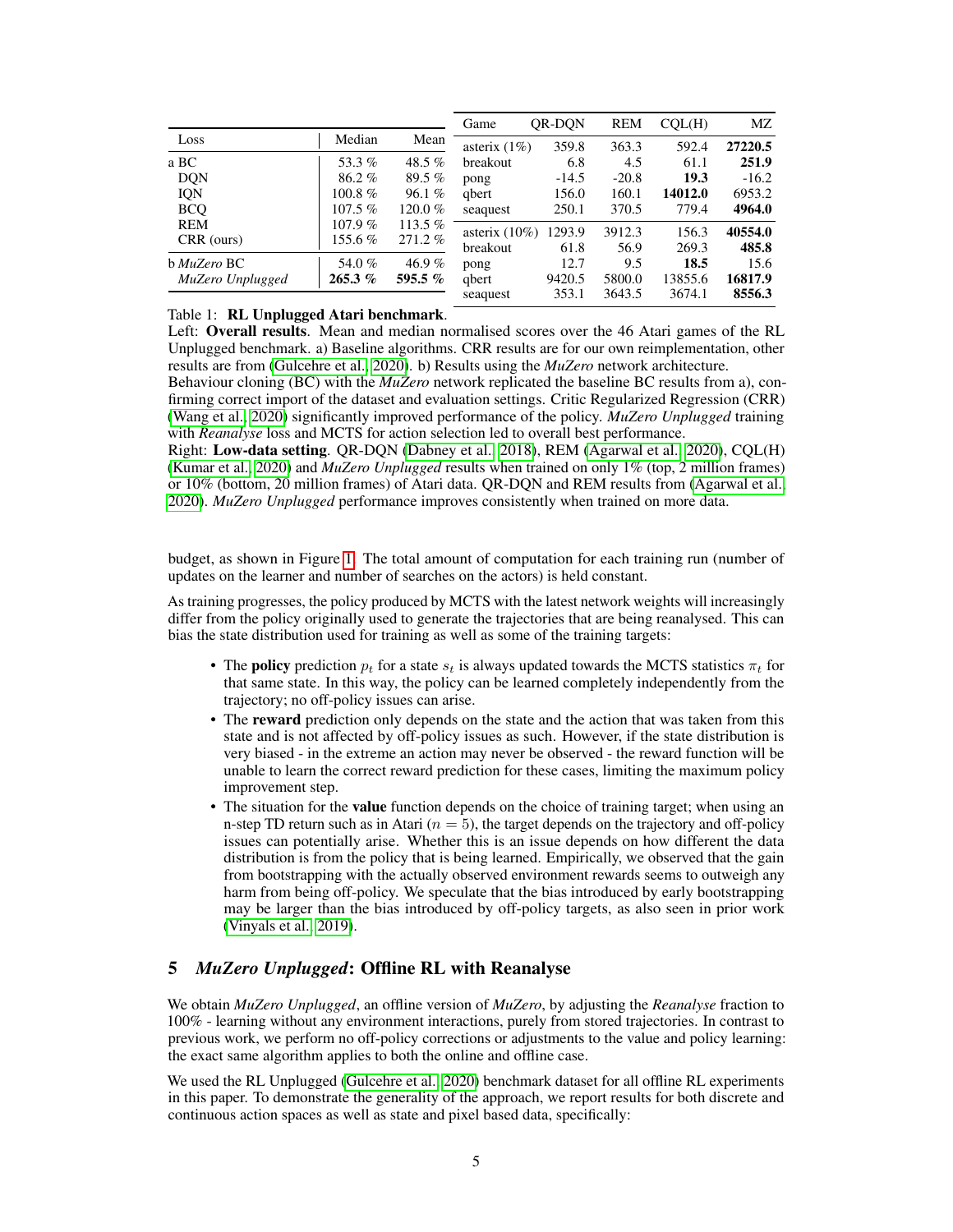| Loss        | supervised |       |       | <b>CRR</b> | Reanalyse |
|-------------|------------|-------|-------|------------|-----------|
| Unroll      |            |       |       |            |           |
| policy      | 60.6       | 61.4  | 54.0  | 155.6      | 203.2     |
| value       | 92.2       | 105.0 | 159.2 | 153.0      | 239.9     |
| <b>MCTS</b> |            | 137.3 | 169.7 | 172.5      | 265.3     |

<span id="page-5-0"></span>Table 2: Median score in RL Unplugged Atari: ablations of action selection and training loss. Median normalized scores over the 46 Atari games from RL Unplugged.

Rows of the table correspond to different action selection methods: sampling according to the policy probabilities, selecting the action with the highest value or selecting according to MCTS visit counts. Columns correspond to different number of unroll steps of the *MuZero* learned model and different losses. The leftmost three columns use the action from the training data as a supervised policy target, the rightmost two columns use the CRR and the *Reanalyse* loss respectively. For the case of 0 unroll steps, an action-value head is used to predict action values, instead of the state-value predicted by the normal model. All columns use a 5-step TD bootstrap towards a target network as the value target. For all action selection methods, *Reanalyse* loss led to the best performance; for all losses, MCTS action selection also led to the best performance. Overall, the combination of MCTS action selection and *Reanalyse* loss - the *MuZero Unplugged* algorithm - led to the best results.

- DM Control Suite, 9 different tasks, number of frames varies by task (Table [3\)](#page-6-0). Continuous action space with 1 to 21 dimensions, state observations.
- Atari, 46 games with 200M frames each. Discrete action space, pixel observations, stochasticity through sticky actions [\(Machado et al., 2017\)](#page-10-10).

*MuZero Unplugged* was highly effective in either setting, outperforming baseline algorithms in Atari (Table [1\)](#page-4-1) as well as the DM Control Suite (Table [3\)](#page-6-0). We performed no tuning of hyperparameters for these experiments, instead using the same hyperparameter values as for the online RL case [\(Schrittwieser et al., 2020;](#page-10-3) [Hubert et al., 2021\)](#page-9-9).

To add another strong baseline for the Atari benchmark, we also implemented Critic Regularized Regression (CRR), a recent offline RL algorithm [\(Wang et al., 2020\)](#page-11-0). For the critic value required by CRR we used the value head of *MuZero* model, trained by 5-step TD with respect to a target network, as in previous work [\(Schrittwieser et al., 2020\)](#page-10-3) and the same as used for *MuZero Unplugged*. Using CRR to train the policy head led to improved results in Atari (Table [1a](#page-4-1), CRR), matching results reported for continuous action tasks, but did not reach the same performance as *MuZero Unplugged*.

Performance of *MuZero Unplugged* was robust across the whole range of 46 Atari games in the RL Unplugged benchmark, reaching the same or better performance as the DQN policy used to generate the data in 44 games, and slightly worse performance in only 2 games (Figure [2\)](#page--1-0). Improvements in performance with respect to the training data were considerable, exceeding a 20 times increase in score in several games.

To examine the performance of *MuZero Unplugged* in detail and ascertain the contributions of action selection methods and training losses, we also performed a set of ablations (Tables [2](#page-5-0) and [7\)](#page--1-1) based on the Atari dataset. We chose Atari because the large number of diverse levels enables robust performance estimates and its discrete action space allows us to cleanly disentangle the contributions of value and policy predictions as well as planning with MCTS. In contrast, for continuous action spaces such as in the DM Control suite, the contributions of policy and value are entangled, as the value function can only evaluate actions already sampled from the policy.

For our ablations, we considered three possible action selection methods: Sampling actions according to the policy network probabilities, selecting the action with the maximum value, or selecting actions based on the MCTS visit count distribution (rows of Table [2\)](#page-5-0). We also considered different losses and network architectures: the leftmost three columns use variants of the *MuZero* learned model with 0 (no model at all), 1 or 5 steps of model unroll, all trained using the supervised behaviour cloning policy target and a 5-step TD value target based on a target network. The next column used CRR to train the policy. The last column used the the MCTS visit count distribution from the *Reanalyse* loss. These ablations allow us to separately measure the contribution of MCTS at training time (rightmost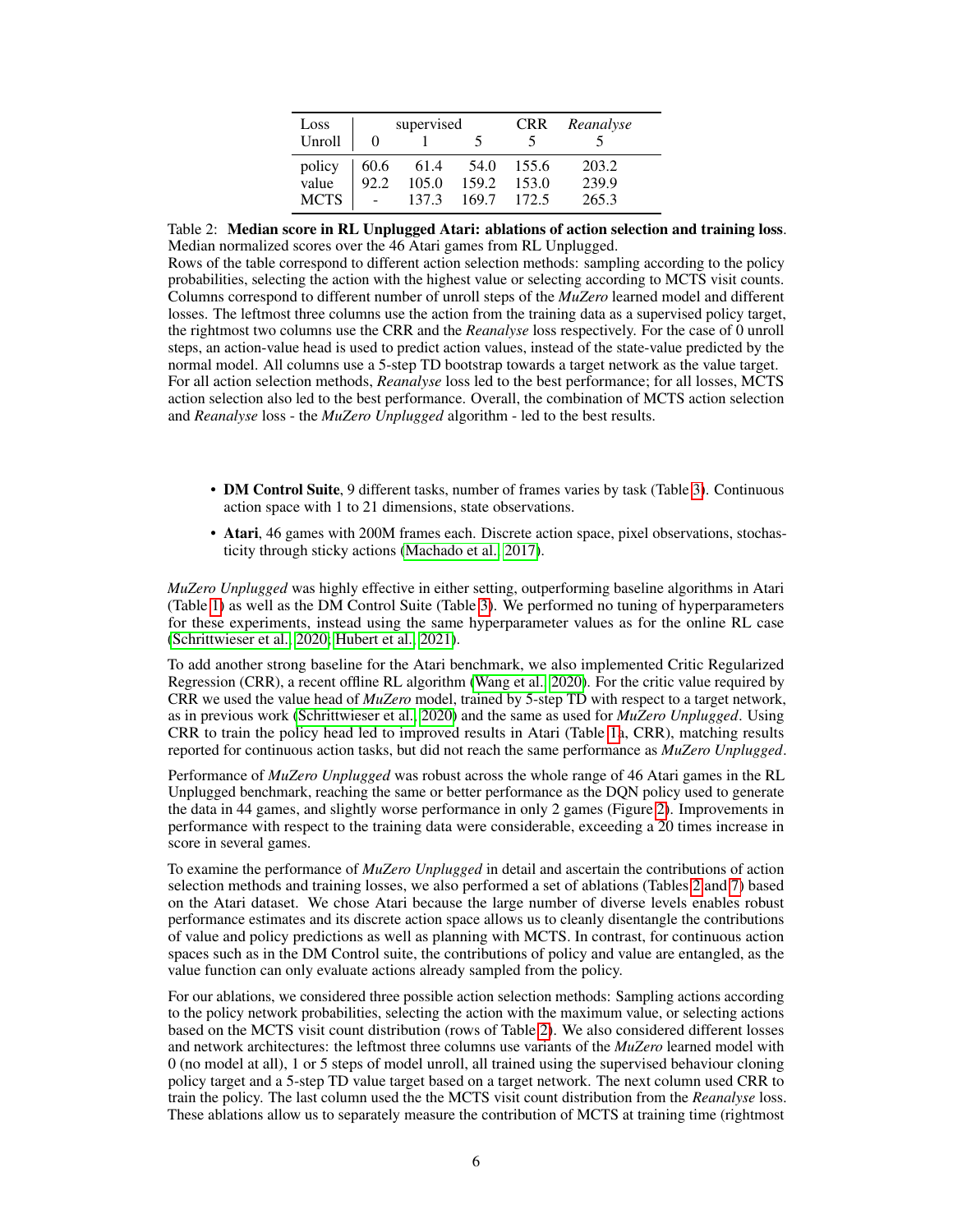column) and evaluation time (bottom row), with the combination of MCTS at evaluation time and *Reanalyse* loss (bottom right cell) corresponding to *MuZero Unplugged*.

As expected, the policy prediction was insensitive to the choice of model depth, but benefited from an improved training target: the CRR loss significantly improved results. Best results were obtained when using the rich MCTS visit count distribution from the *Reanalyse* loss as a training target (top row of Table [2\)](#page-5-0).

When selecting actions according to the value estimate for each action (middle row of Table [2\)](#page-5-0), the depth of the learned model was surprisingly important. The difference between estimating q-values (0-step model) and state-values (1-step model) was small, with both attaining results similar to the IQN baseline (Table [1a](#page-4-1)) — expected, since all of these results use a distributional value prediction. However, learning a full 5-step model led to a big improvement even though only 1-step value predictions were used for evaluation. We speculate that learning a full 5-step model is beneficial because it regularises the network representation and acts as a useful auxiliary loss.<sup>[3](#page-6-1)</sup>

|                         |    |                         | <b>Baselines</b> |                               |             | MuZero      |       |                     |
|-------------------------|----|-------------------------|------------------|-------------------------------|-------------|-------------|-------|---------------------|
| Task                    |    | $\#$ dims $\#$ episodes | BC               | D <sub>4</sub> P <sub>G</sub> | <b>BRAC</b> | <b>RABM</b> |       | <b>BC</b> Unplugged |
| cartpole.swingup        |    | 40                      | 386.0            | 856.0                         | 869.0       | 798.0       | 143.7 | 343.3               |
| finger.turn_hard        | 2  | 500                     | 238.0            | 714.0                         | 227.0       | 433.0       | 308.8 | 405.0               |
| fish.swim               | 5  | <b>200</b>              | 444.0            | 180.0                         | 222.0       | 504.0       | 542.8 | 585.4               |
| manipulator.insert_ball | 5  | 1500                    | 385.0            | 154.0                         | 55.6        | 409.0       | 412.7 | 557.0               |
| manipulator.insert_peg  | 5  | 1500                    | 279.0            | 50.4                          | 49.5        | 290.0       | 309.9 | 432.7               |
| walker.stand            | 6  | 200                     | 386.0            | 930.0                         | 829.0       | 689.0       | 444.4 | 759.8               |
| walker.walk             | 6  | 200                     | 380.0            | 549.0                         | 786.0       | 651.0       | 496.3 | 901.5               |
| cheetah.run             | 6  | 300                     | 408.0            | 308.0                         | 539.0       | 304.0       | 592.9 | 798.9               |
| humanoid.run            | 21 | 3000                    | 382.0            | 1.7                           | 9.6         | 303.0       | 408.5 | 633.4               |
| mean                    |    |                         | 365.3            | 415.9                         | 398.5       | 486.8       | 406.7 | 601.9               |

<span id="page-6-0"></span>Table 3: **Results for DM Control benchmark from RL Unplugged**. Mean final score on 9 DM Control tasks, as well as mean score across all tasks. First three columns indicate task, action dimensonality and dataset size, subsequent four columns reproduce baseline results from [\(Gulcehre](#page-9-7) [et al., 2020\)](#page-9-7). Final columns show performance of Behaviour Cloning (BC) with the *MuZero* network and results for *MuZero Unplugged*. As the data sets for the DM Control tasks are very small and vary a hundredfold between tasks, to keep the number of model parameters per datapoint constant and prevent memorisation, we scaled the neural network according to  $channels = \sqrt{\frac{datapoints}{layers}}$ . For an ablation of network size see Table [9.](#page--1-2)

Keeping the 5-step model but changing the loss for the policy head, we observed that CRR had no effect on the quality of the value prediction for action selection, while the richer MCTS visit count distribution from the *Reanalyse* loss led to another big improvement. Even though the policy head is not used when selecting actions according to the maximum 1-step value, we hypothesise that the auxiliary loss has a strong regularising effect and further improved the internal representation of the model. This matches the results of [\(Silver et al., 2017\)](#page-10-11) that training a single combined network to estimate both policy and value led to improved value prediction accuracy.

Finally, using MCTS to select actions at evaluation time (bottom row of Table [2\)](#page-5-0) improved results no matter which loss was used at training time, with best results obtained when using MCTS for both training and evaluation - the full *MuZero Unplugged* algorithm.

We also verified that our training setup correctly interpreted the offline data<sup>[4](#page-6-2)</sup> and reproduced the baseline performance when using the same loss: Using the actions played in the training data as

<span id="page-6-1"></span><sup>&</sup>lt;sup>3</sup>These results suggest that an n-step model can also be used as an auxiliary loss to improve the performance of otherwise model-free algorithms. For value-based algorithms without an explicit policy prediction, the distribution used for action selection can be used as the target for the policy loss of the model.

<span id="page-6-2"></span><sup>4</sup>We spent a surprisingly large amount of time tracking down action space mismatches, data discrepancies and compression artefacts. We recommend that any offline RL paper should first reproduce baseline results for the chosen dataset before attempting modifications and improvements to the algorithms.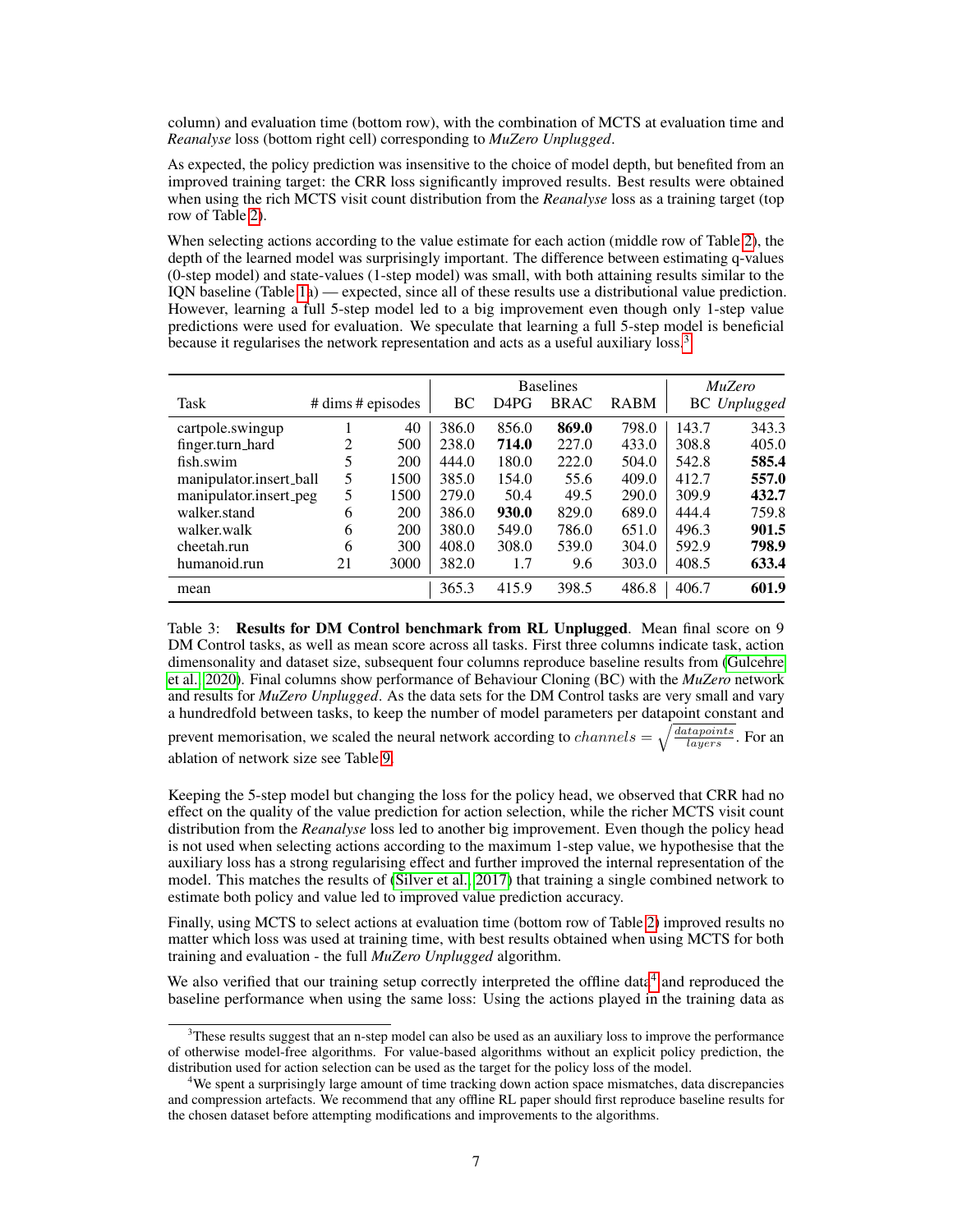|                         | <i>MuZero</i> |       |                  |  |  |
|-------------------------|---------------|-------|------------------|--|--|
| Task                    | <b>CRR</b>    | BC    | <i>Unplugged</i> |  |  |
| cartpole.swingup        | 664.0         | 501.8 | 594.3            |  |  |
| finger.turn_hard        | 714.0         | 333.8 | 759.0            |  |  |
| fish swim               | 517.0         | 556.8 | 681.6            |  |  |
| manipulator.insert_ball | 625.0         | 465.6 | 659.2            |  |  |
| manipulator.insert_peg  | 387.0         | 325.9 | 556.0            |  |  |
| walker stand            | 797.0         | 473.3 | 887.2            |  |  |
| walker.walk             | 901.0         | 637.9 | 949.5            |  |  |
| cheetah.run             | 577.0         | 765.3 | 869.9            |  |  |
| humanoid.run            | 586.0         | 416.5 | 643.1            |  |  |
| mean                    | 640.9         | 497.4 | 733.3            |  |  |

<span id="page-7-0"></span>Table 4: Comparison of *MuZero Unplugged* and CRR. Results for CRR [\(Wang et al., 2020\)](#page-11-0) were reported by selecting the checkpoint with the highest mean reward from each training run. Since this does not follow the offline policy selection guidelines from RL Unplugged and is therefore not directly comparable to the baseline results, we compared to it separately. The same highest mean reward evaluation scheme as used in CRR was used for *MuZero Unplugged* results in this table as well. All other tables report results at the end of training.

a supervised policy target to train a policy head using cross-entropy loss and sampling from it for evaluation (Table [1,](#page-4-1) policy BC a and b) reproduced the behaviour cloning (BC) baseline results.

### 6 Offline RL and Continuous Action Spaces

An important motivation for offline RL is the application to real-world systems such as robotics, which often have continuous and high-dimensional action spaces. To investigate the applicability of *MuZero Unplugged* to this setting, we used the DM Control Suite dataset from the RL Unplugged dataset. DM Control is a collection of physics based benchmark tasks [\(Tassa et al., 2018\)](#page-10-12) with a variety of robotic bodies of different action and state dimensionalities (Table [3\)](#page-6-0).

In order to use planning and *Reanalyse* with continuous action spaces, we used the sample based search extension of *MuZero* introduced by [\(Hubert et al., 2021\)](#page-9-9). This extension uses a policy head to produce a set of candidate actions to search over, where the MCTS considers only the sampled actions instead of fully enumerating the action space. Finally, the policy is updated towards the search distribution only at the sampled actions.

When applying *Reanalyse* for data efficiency improvements to data generated by the agent itself, no modifications are required to use sample based search and *Reanalyse* together. In offline RL or when reanalysing demonstrations from a source other than the agent itself, the policy that generated the actions making up the dataset is often quite different from the one learned by *MuZero Unplugged*, and unlikely to sample the same actions, at least at the beginning of training. Since in this case the MCTS (and by extension, *Reanalyse*) can only consider actions that have been sampled from the policy, it would be unlikely to learn about the actions contained in the dataset, and thus unable to sample them from the policy in the future. This effect is most pronounced in very high dimensional action spaces.

To prevent this issue, we explicitly included the action from the trajectory being reanalysed in the sample of actions searched over at the root of the MCTS tree. This serves the same purpose as the Dirichlet exploration noise used in standard *MuZero* - encouraging the MCTS to explore actions it would not otherwise consider. For the prior of the injected action we therefore use the same value as for the Dirichlet probability mass, 25%, though the algorithm is not sensitive to the exact value. This step is redundant for discrete action spaces (such as in Atari) where the policy already always produces a prior for all possible actions.

We compared the performance of *MuZero Unplugged* to offline RL algorithms from the literature such as D4PG [\(Barth-Maron et al., 2018\)](#page-9-10), BRAC [\(Wu et al., 2019\)](#page-11-3) and RABM [\(Siegel et al., 2020;](#page-10-13) [Gulcehre et al., 2020\)](#page-9-7) (Table [3\)](#page-6-0), as well as the recent Critic Regularized Regression (CRR) [\(Wang](#page-11-0)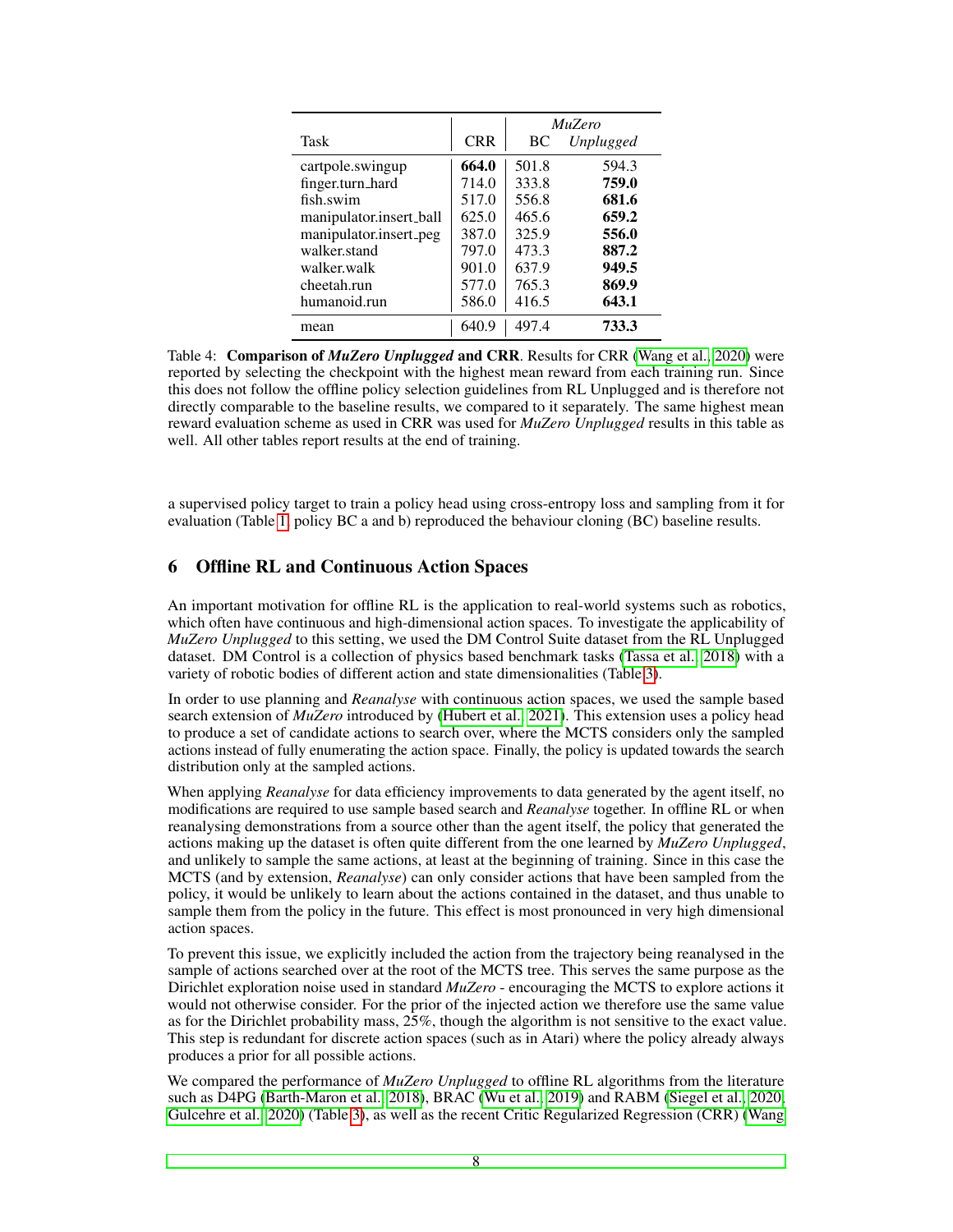[et al., 2020\)](#page-11-0) algorithm (Table [4,](#page-7-0) shown separately as CRR was evaluated by selecting the maximum performance throughout training and results are thus not comparable to the other baselines).

We first measured the performance of Behaviour Cloning (BC) when implemented using the *MuZero* network to ensure we used the offline dataset correctly and that it matches the evaluation environment. Overall performance indeed approximately matches the BC baseline (Table [3\)](#page-6-0).

*MuZero Unplugged* outperformed baseline algorithms both in individual tasks and for the mean return<sup>[5](#page-8-0)</sup> averaged across all tasks. It did best in difficult high-dimensional tasks such as humanoid.run or the manipulator tasks, classified as "hard" by [\(Wang et al., 2020\)](#page-11-0), compared to "easy" for the other tasks. Performance in the simplest tasks, especially cartpole, was somewhat lower — primarily due to the very small datasets<sup>[6](#page-8-1)</sup> leading to overfitting of the learned model and value function throughout training: in cartpole, performance of the best checkpoint (Figure [4\)](#page-7-0) was much better than performance at the end of training (Figure [3\)](#page-6-0). Additional regularisation techniques such as dropout [\(Hinton et al.,](#page-9-11) [2012\)](#page-9-11) could be employed to prevent this. We leave this for future work since we are primarily interested in performance on complex tasks that we consider most representative of real-world problems.

## 7 Limitations

*MuZero Unplugged* uses a deterministic model, potentially limiting its performance in stochastic or partially observed environments. The learned model is a single time-step model, which may limit the time horizon of planning. *MuZero Unplugged* also does not employ explicit forms of regularizations; combination with existing methods from the literature may improve its performance on very small datasets.

The MCTS improvement operator in *MuZero Unplugged* requires a suitable value function; in environments where value learning is very difficult this may limit the magnitude of the improvement obtained by Reanalyse.

## 8 Conclusions

In this paper we have investigated the *Reanalyse* algorithm and its applications to both data efficient online RL at any data budget and completely offline RL. We combined *Reanalyse* with *MuZero* to obtain *MuZero Unplugged*, a unified model-based RL algorithm that achieved a new state of the art in both online and offline reinforcement learning. Specifically, *MuZero Unplugged* outperformed prior baselines in the Atari Learning Environment both using a standard online budget of 200 million frames and other data budgets spanning multiple orders of magnitude. Furthermore, *MuZero Unplugged* also outperformed offline baselines in the RL Unplugged benchmark for Atari and continuous control. Unlike previous approaches, *MuZero Unplugged* uses the same algorithm for multiple regimes without any special treatment for off-policy or offline data.

This work represents a further step towards the vision of a single algorithm that can address a wide range of reinforcement learning applications, extending the capabilities of model-based planning algorithms to encompass new dimensions such as online and offline learning, using discrete and continuous action spaces, across pixel and state-based observation spaces, in addition to the wide array of challenging planning tasks addressed by prior work [\(Silver et al., 2018\)](#page-10-14).

#### Acknowledgements

We would like to thank Caglar Gulcehre for providing very detailed feedback and helpful suggestions to improve the paper.

All of the work in this paper was funded by DeepMind.

<span id="page-8-0"></span><sup>&</sup>lt;sup>5</sup>Using the mean is appropriate in DM Control as the return for all tasks is in [0, 1000], with the return for the optimal policy close to 1000. Therefore no outlier can dominate the mean; this is unlike the situation in Atari where scores of wildly varying magnitude require usage of the median.

<span id="page-8-1"></span><sup>&</sup>lt;sup>6</sup>The amount of information contained in the dataset is the product of the number of episodes and the size of the state and action space.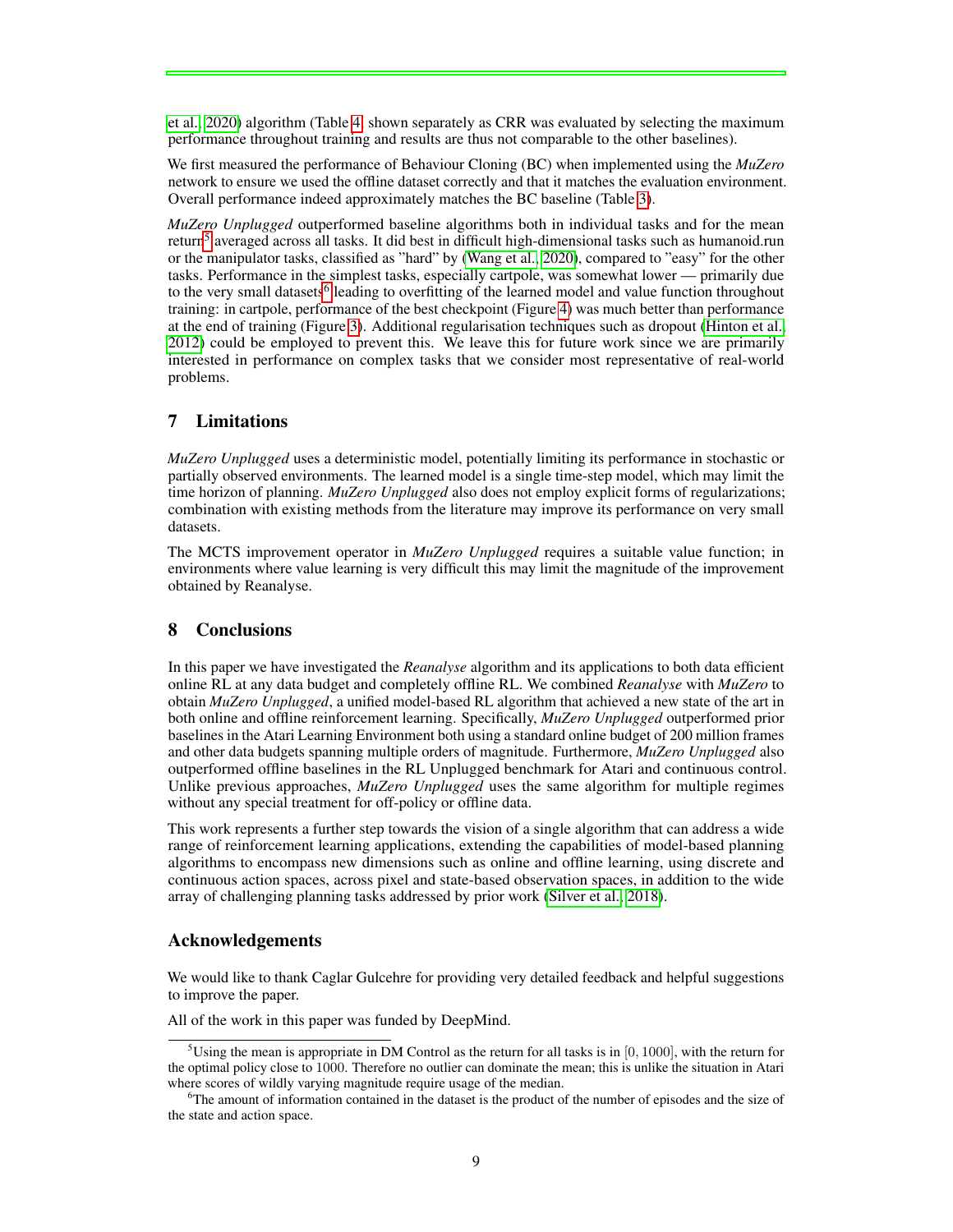#### References

- <span id="page-9-1"></span>Agarwal, R., Schuurmans, D., and Norouzi, M. An optimistic perspective on offline reinforcement learning. In *International Conference on Machine Learning*, pp. 104–114. PMLR, 2020.
- <span id="page-9-0"></span>Akkaya, I., Andrychowicz, M., Chociej, M., Litwin, M., McGrew, B., Petron, A., Paino, A., Plappert, M., Powell, G., Ribas, R., et al. Solving rubik's cube with a robot hand. *arXiv preprint arXiv:1910.07113*, 2019.

<span id="page-9-4"></span>Argenson, A. and Dulac-Arnold, G. Model-based offline planning, 2020.

Ba, J. L., Kiros, J. R., and Hinton, G. E. Layer normalization, 2016.

- <span id="page-9-10"></span>Barth-Maron, G., Hoffman, M. W., Budden, D., Dabney, W., Horgan, D., TB, D., Muldal, A., Heess, N., and Lillicrap, T. Distributed Distributional Deterministic Policy Gradients, 2018.
- <span id="page-9-5"></span>Bellemare, M. G., Naddaf, Y., Veness, J., and Bowling, M. The Arcade Learning Environment: An evaluation platform for general agents. *Journal of Artificial Intelligence Research*, 47:253–279, 2013.
- Bradbury, J., Frostig, R., Hawkins, P., Johnson, M. J., Leary, C., Maclaurin, D., Necula, G., Paszke, A., VanderPlas, J., Wanderman-Milne, S., and Zhang, Q. JAX: composable transformations of Python+NumPy programs, 2018. URL <http://github.com/google/jax>.
- <span id="page-9-8"></span>Dabney, W., Rowland, M., Bellemare, M. G., and Munos, R. Distributional reinforcement learning with quantile regression. In *AAAI*, 2018.
- Espeholt, L., Soyer, H., Munos, R., Simonyan, K., Mnih, V., Ward, T., Doron, Y., Firoiu, V., Harley, T., Dunning, I., et al. IMPALA: Scalable distributed deep-RL with importance weighted actor-learner architectures. In *Proceedings of the International Conference on Machine Learning (ICML)*, 2018.
- Google, 2018. Cloud TPU. <https://cloud.google.com/tpu/>. Accessed: 2019.
- <span id="page-9-7"></span>Gulcehre, C., Wang, Z., Novikov, A., Paine, T. L., Colmenarejo, S. G., Zolna, K., Agarwal, R., Merel, J., Mankowitz, D., Paduraru, C., Dulac-Arnold, G., Li, J., Norouzi, M., Hoffman, M., Nachum, O., Tucker, G., Heess, N., and de Freitas, N. RL Unplugged: Benchmarks for Offline Reinforcement Learning. 2020. URL <https://arxiv.org/pdf/2006.13888>.
- <span id="page-9-2"></span>Hafner, D., Lillicrap, T., Fischer, I., Villegas, R., Ha, D., Lee, H., and Davidson, J. Learning latent dynamics for planning from pixels. *arXiv preprint arXiv:1811.04551*, 2018.
- He, K., Zhang, X., Ren, S., and Sun, J. Identity mappings in deep residual networks. *CoRR*, abs/1603.05027, 2016. URL <http://arxiv.org/abs/1603.05027>.
- <span id="page-9-3"></span>He, Q. and Hou, X. POPO: Pessimistic Offline Policy Optimization, 2021.
- Hennigan, T., Cai, T., Norman, T., and Babuschkin, I. Haiku: Sonnet for JAX, 2020. URL <http://github.com/deepmind/dm-haiku>.
- Hessel, M., Modayil, J., Van Hasselt, H., Schaul, T., Ostrovski, G., Dabney, W., Horgan, D., Piot, B., Azar, M., and Silver, D. Rainbow: Combining improvements in deep reinforcement learning. In *Thirty-Second AAAI Conference on Artificial Intelligence*, 2018.
- <span id="page-9-11"></span>Hinton, G. E., Srivastava, N., Krizhevsky, A., Sutskever, I., and Salakhutdinov, R. R. Improving neural networks by preventing co-adaptation of feature detectors. *arXiv preprint arXiv:1207.0580*, 2012.
- <span id="page-9-9"></span>Hubert, T., Schrittwieser, J., Antonoglou, I., Barekatain, M., Schmitt, S., and Silver, D. Learning and Planning in Complex Action Spaces. *arXiv e-prints*, April 2021.
- Jaderberg, M., Mnih, V., Czarnecki, W. M., Schaul, T., Leibo, J. Z., Silver, D., and Kavukcuoglu, K. Reinforcement learning with unsupervised auxiliary tasks. *arXiv preprint arXiv:1611.05397*, 2016.
- <span id="page-9-6"></span>Kaplan, J., McCandlish, S., Henighan, T., Brown, T. B., Chess, B., Child, R., Gray, S., Radford, A., Wu, J., and Amodei, D. Scaling laws for neural language models, 2020.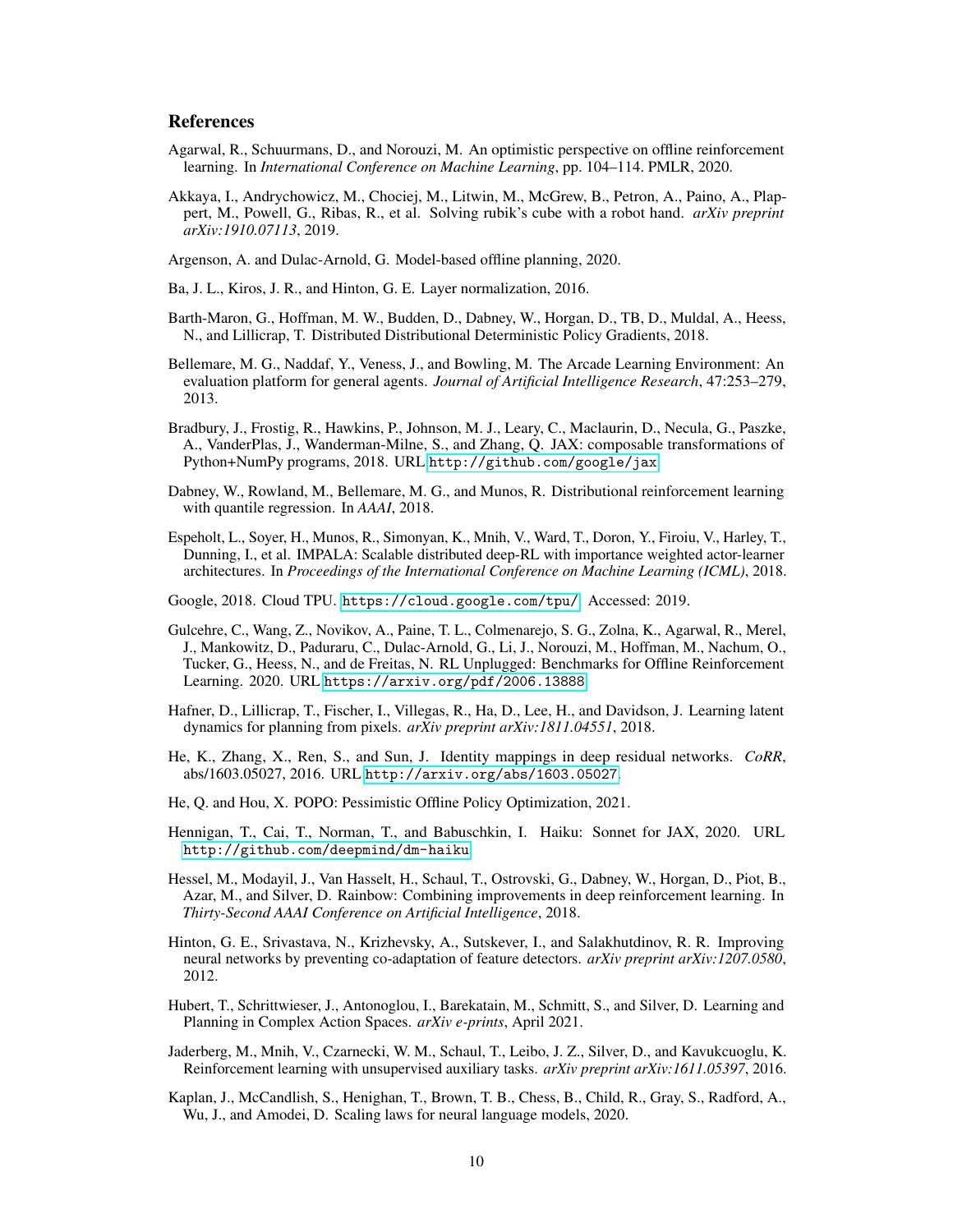- <span id="page-10-5"></span>Kidambi, R., Rajeswaran, A., Netrapalli, P., and Joachims, T. MOReL : Model-Based Offline Reinforcement Learning, 2020.
- Kingma, D. P. and Ba, J. Adam: A method for stochastic optimization. *CoRR*, abs/1412.6980, 2015.
- <span id="page-10-2"></span>Kumar, A., Zhou, A., Tucker, G., and Levine, S. Conservative Q-learning for Offline Reinforcement Learning, 2020.
- <span id="page-10-0"></span>Levine, S., Kumar, A., Tucker, G., and Fu, J. Offline reinforcement learning: Tutorial, review, and perspectives on open problems, 2020.
- <span id="page-10-9"></span>Lin, L.-J. Self-improving reactive agents based on reinforcement learning, planning and teaching. *Machine learning*, 8(3-4):293–321, 1992.
- Loshchilov, I. and Hutter, F. Fixing weight decay regularization in adam. *CoRR*, abs/1711.05101, 2017. URL <http://arxiv.org/abs/1711.05101>.
- <span id="page-10-10"></span>Machado, M., Bellemare, M., Talvitie, E., Veness, J., Hausknecht, M., and Bowling, M. Revisiting the Arcade Learning Environment: Evaluation protocols and open problems for general agents. *Journal of Artificial Intelligence Research*, 61, 09 2017. doi: 10.1613/jair.5699.
- <span id="page-10-4"></span>Matsushima, T., Furuta, H., Matsuo, Y., Nachum, O., and Gu, S. Deployment-efficient reinforcement learning via model-based offline optimization, 2020.
- <span id="page-10-1"></span>Mnih, V., Kavukcuoglu, K., Silver, D., Rusu, A. A., Veness, J., Bellemare, M. G., Graves, A., Riedmiller, M., Fidjeland, A. K., Ostrovski, G., et al. Human-level control through deep reinforcement learning. *Nature*, 518(7540):529, 2015.
- <span id="page-10-6"></span>Rafailov, R., Yu, T., Rajeswaran, A., and Finn, C. Offline reinforcement learning from images with latent space models. In *Learning for Dynamics and Control*, pp. 1154–1168. PMLR, 2021.
- Schaul, T., Quan, J., Antonoglou, I., and Silver, D. Prioritized experience replay. In *International Conference on Learning Representations*, Puerto Rico, 2016.
- Schmitt, S., Hessel, M., and Simonyan, K. Off-policy actor-critic with shared experience replay. *arXiv preprint arXiv:1909.11583*, 2019.
- <span id="page-10-3"></span>Schrittwieser, J., Antonoglou, I., Hubert, T., Simonyan, K., Sifre, L., Schmitt, S., Guez, A., Lockhart, E., Hassabis, D., Graepel, T., Lillicrap, T. P., and Silver, D. Mastering Atari, Go, Chess and Shogi by Planning with a Learned Model. *Nature*, 588(7839):604–609, 2020.
- <span id="page-10-7"></span>Shrestha, A. K., Lee, S., Tadepalli, P., and Fern, A. Deepaveragers: Offline reinforcement learning by solving derived non-parametric {mdp}s. In *International Conference on Learning Representations*, 2021. URL <https://openreview.net/forum?id=eMP1j9efXtX>.
- <span id="page-10-13"></span>Siegel, N. Y., Springenberg, J. T., Berkenkamp, F., Abdolmaleki, A., Neunert, M., Lampe, T., Hafner, R., and Riedmiller, M. Keep doing what worked: Behavioral modelling priors for offline reinforcement learning. *arXiv preprint arXiv:2002.08396*, 2020.
- <span id="page-10-11"></span>Silver, D., Schrittwieser, J., Simonyan, K., Antonoglou, I., Huang, A., Guez, A., Hubert, T., Baker, L., Lai, M., Bolton, A., Chen, Y., Lillicrap, T., Hui, F., Sifre, L., van den Driessche, G., Graepel, T., and Hassabis, D. Mastering the game of Go without human knowledge. *Nature*, 550:354–359, October 2017.
- <span id="page-10-14"></span>Silver, D., Hubert, T., Schrittwieser, J., Antonoglou, I., Lai, M., Guez, A., Lanctot, M., Sifre, L., Kumaran, D., Graepel, T., et al. A general reinforcement learning algorithm that masters chess, shogi, and Go through self-play. *Science*, 362(6419):1140–1144, 2018.
- <span id="page-10-8"></span>Sutton, R. S. Dyna, an integrated architecture for learning, planning, and reacting. *ACM Sigart Bulletin*, 2(4):160–163, 1991.
- <span id="page-10-12"></span>Tassa, Y., Doron, Y., Muldal, A., Erez, T., Li, Y., de Las Casas, D., Budden, D., Abdolmaleki, A., Merel, J., Lefrancq, A., Lillicrap, T., and Riedmiller, M. Deepmind control suite, 2018.